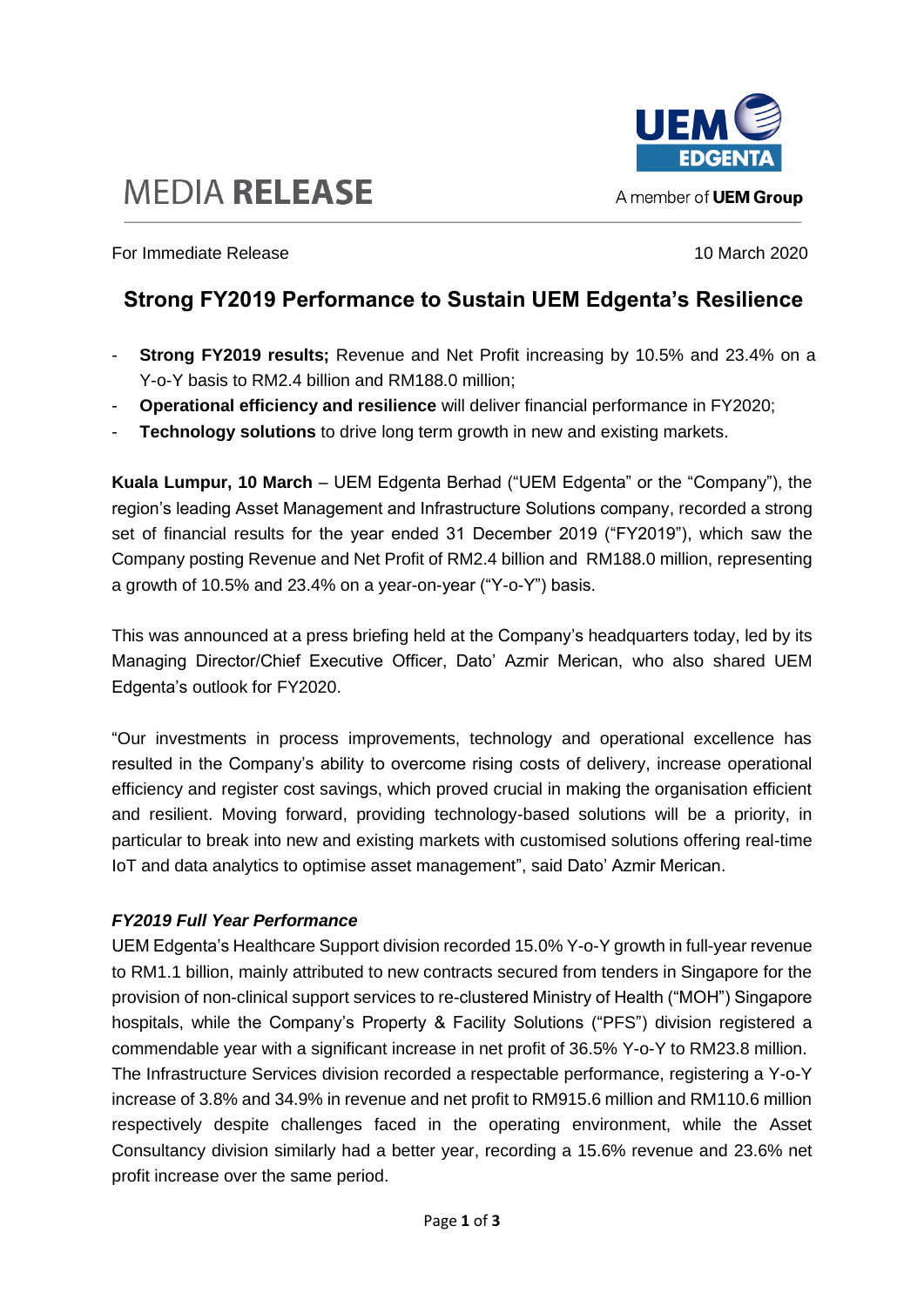Since 2014, UEM Edgenta has undergone significant transformation towards becoming a regional leader in the Asset Management and Infrastructure Solutions segments, with the Company's core revenue and net profit growing at a 5-year compounded annual growth rate ("CAGR") of 13.3% and 10.5%, respectively. The Company's acquisition of the UEMS Group in 2016 in particular has paved the way for significant customer diversification and geographical expansion, in which it currently enjoys market leadership in the hospital support services sector in Singapore and Taiwan.

## *Outlook for FY2020*

The Company remains cautious of its outlook for the short-term on the back of adverse macroeconomic conditions, exacerbated by the threat of the global coronavirus outbreak. As such, FY2020 will be a year of resilience through operational and organisational excellence to sustain the Company's profit margins, backed by the productisation of new technology solutions.

UEM Edgenta's financial position remains strong, with cash and bank balances of RM621.0 million as at end FY2019 to weather short-term uncertainties and capitalise on future growth opportunities. Gross gearing ratio remains at low levels of 0.33x, and the Company is net debt positive at RM97.3 million. Work-in-hand position as at 31 December 2019 remains healthy at RM13.2 billion, which provides long-term revenue visibility in the defensive sectors of healthcare and infrastructure.

The Healthcare Support division will continue optimising its hospital support services in which it had secured over RM900 million in new contracts, primarily with the re-clustered MOH Singapore hospitals. In Malaysia, the Company will continue to support MOH Malaysia with value-added initiatives, including efforts to enhance the total lifecycle of biomedical equipment to improve efficiency of results, as well as the quality of patient care. UEM Edgenta's PFS division is confident of capitalising on its green technology expertise to explore potential sustainability-oriented initiatives and assist the Government in lowering its electricity costs and operational carbon footprint.

Having successfully secured a RM182 million contract for a new three-year maintenance of the Cikampek-Palimanan Highway (which is part of the Trans-Java Toll Road) via partnership with the reputable Astra Group of Indonesia, the Company's Infrastructure Solutions business segment aims to make further inroads into Indonesia, as well as expand further into projects of socioeconomic importance in East Malaysia, namely the Coastal Road Network and Second Trunk Road projects in Sarawak. Significant efforts to promote technology-enabled solutions for this segment, namely the Road Asset Management System and Pavement Research Centre, are also in the pipeline to sustain the Company's growth. The Infrastructure Solutions business segment currently manages over 3,100 kilometres of highways and state roads in Malaysia and Indonesia.

-end-